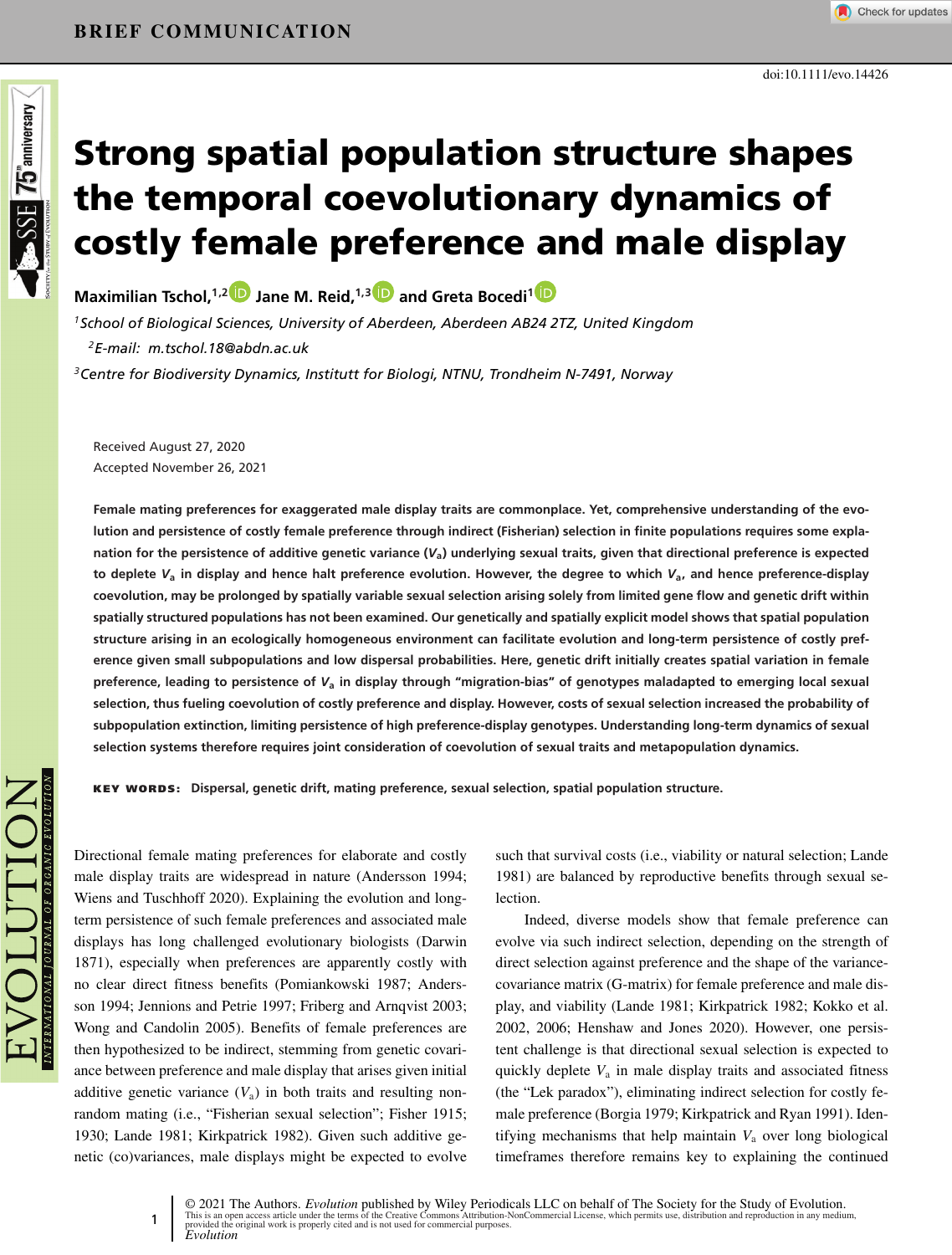expression of costly directional mating preference and resulting extraordinary phenotypic diversity (Mead and Arnold 2004; Tomkins et al. 2004; Kokko et al. 2006; Kotiaho et al. 2008; Radwan 2008; Prokuda and Roff 2014; Radwan et al. 2016; Lindsay et al. 2019).

Diverse mechanisms that could maintain  $V_a$  in male display have been proposed and tested (Radwan 2008; Bonilla et al. 2016; Radwan et al. 2016; Dugand et al. 2019). For example, *V*<sup>a</sup> may be maintained by mutation-selection balance, whereby decreases due to sexual selection are compensated by sufficient frequency of new deleterious mutations (Iwasa et al. 1991; Pomiankowski et al. 1991), which could occur given a large enough mutational target (Pomiankowski and Møller 1995; Rowe and Houle 1996; Houle and Kondrashov 2002). Balancing selection may also maintain *V*<sup>a</sup> through heterozygote advantage (Curtsinger and Heisler 1988; Fromhage et al. 2009), negative frequency dependence in host-parasite cycles (Hamilton and Zuk 1982), and antagonistic pleiotropy (Radwan et al. 2016; Li and Holman 2018), for example, stemming from antagonistic selection in different environments.

In addition, spatially variable selection has been widely suggested to maintain *V*<sup>a</sup> given limited gene flow between diverged populations (Hedrick 1986; Kisdi 2001; Byers 2005; Gray and McKinnon 2007; McDonald and Yeaman 2018). Specifically, given local adaptation, immigrants to any focal subpopulation will likely be maladapted, causing deviations from current local optima in either direction, thereby increasing  $V_a$  in fitness (Lenormand 2002). Costly female preferences for local male displays could then be maintained by recurring immigration (Day 2000; Proulx 2001; Reinhold 2004). This mechanism could be commonplace if mating preferences and resulting sexual selection vary spatially (Payne and Krakauer 1997; Day 2000; Brooks 2002; Kingston et al. 2003; Chunco et al. 2007; Gray and McKinnon 2007; M'Gonigle et al. 2012; Wellenreuther et al. 2014; Ponkshe and Endler 2018; Dytham and Thom 2020). Indeed, several models have shown that evolution of divergent female preferences can cause spatially variable sexual selection, for example, given spatially varying natural selection on male display (Lande 1982; Day 2000), varying male dispersal depending on mating success (Payne and Krakauer 1997), and spatial variation in carrying capacity combined with mate-search costs in females (M'Gonigle et al. 2012).

However, spatially varying natural selection or ecology may not be necessary for spatial processes to facilitate evolution of costly female preferences. Rather, spatially divergent preferences might evolve simply given initially neutral spatial population structure, defined here as spatial genetic variation arising from population subdivision with limited gene flow, without any ecological heterogeneity. Lande (1981) and Kirkpatrick (1982) both highlighted the potential importance of genetic drift in initiating preference-display coevolution, and later models showed that drift can generate divergence in mating preferences along the line of equilibrium between two completely isolated populations (Tazzyman and Iwasa 2010), even when preferences are costly (Uyeda et al. 2009). However, most models assumed infinite population size and constant genetic (co)variances (Mead and Arnold 2004; Kuijper et al. 2012), thus ignoring stochastic effects arising in finite populations. Therefore, the potential consequences of limited gene flow in facilitating persistence of *V*<sup>a</sup> underlying display and associated preference evolution over long biological timeframes remain largely unexplored. Yet, within spatially structured populations, gene flow and genetic drift are both prominent processes that could shape G-matrices of sexual traits (Guillaume and Whitlock 2007; Dytham and Thom 2020; Reid and Arcese 2020), and thereby modulate costly preference and display coevolution.

Furthermore, although sexual selection is predicted to cause male display phenotypes to diverge from naturally selected optima (Lande 1981), the population dynamic consequences of resulting increased male mortality are seldom explicitly considered (Tanaka 1996; Kokko and Brooks 2003; Martínez-Ruiz and Knell 2017). Strong sexual selection might increase risk of evolutionary "suicide" (Kokko and Brooks 2003), limiting population persistence and hence inevitably eliminating costly display and preference genotypes. Such extinction risk might be greatest in small populations, where genetic drift is most prevalent. Overall temporal dynamics of preference-display coevolution might then differ markedly between spatially structured populations and large panmictic populations, as are typically considered.

To test our hypothesis that genetic drift, coupled with limited gene flow, can facilitate evolution and persistence of costly female preference and costly male display over long timeframes, we built a spatially and genetically explicit individual-based model that allows genetic (co)variances of both traits and subpopulation extinction dynamics to arise from emerging spatial population structure. Specifically, we examine the consequences of dispersal probability and level of metapopulation subdivision for the temporal dynamics of preference and display coevolution and subpopulation extinction. We focus on temporal dynamics occurring over long biological timeframes, not specifically on evolutionary equilibria (stable states). Such transient persistence of preference-display co-evolution could still have considerable ecological and evolutionary consequences, even if *V*<sup>a</sup> is ultimately completely depleted. We ask (1) whether dispersal among subpopulations can prolong the persistence of  $V_a$  in male display given uniform natural selection, and hence whether stochastic processes can be sufficient to fuel evolution and longterm persistence of costly female preference via indirect selection; (2) whether the degree of metapopulation subdivision interacts with dispersal to affect preference-display coevolution; (3)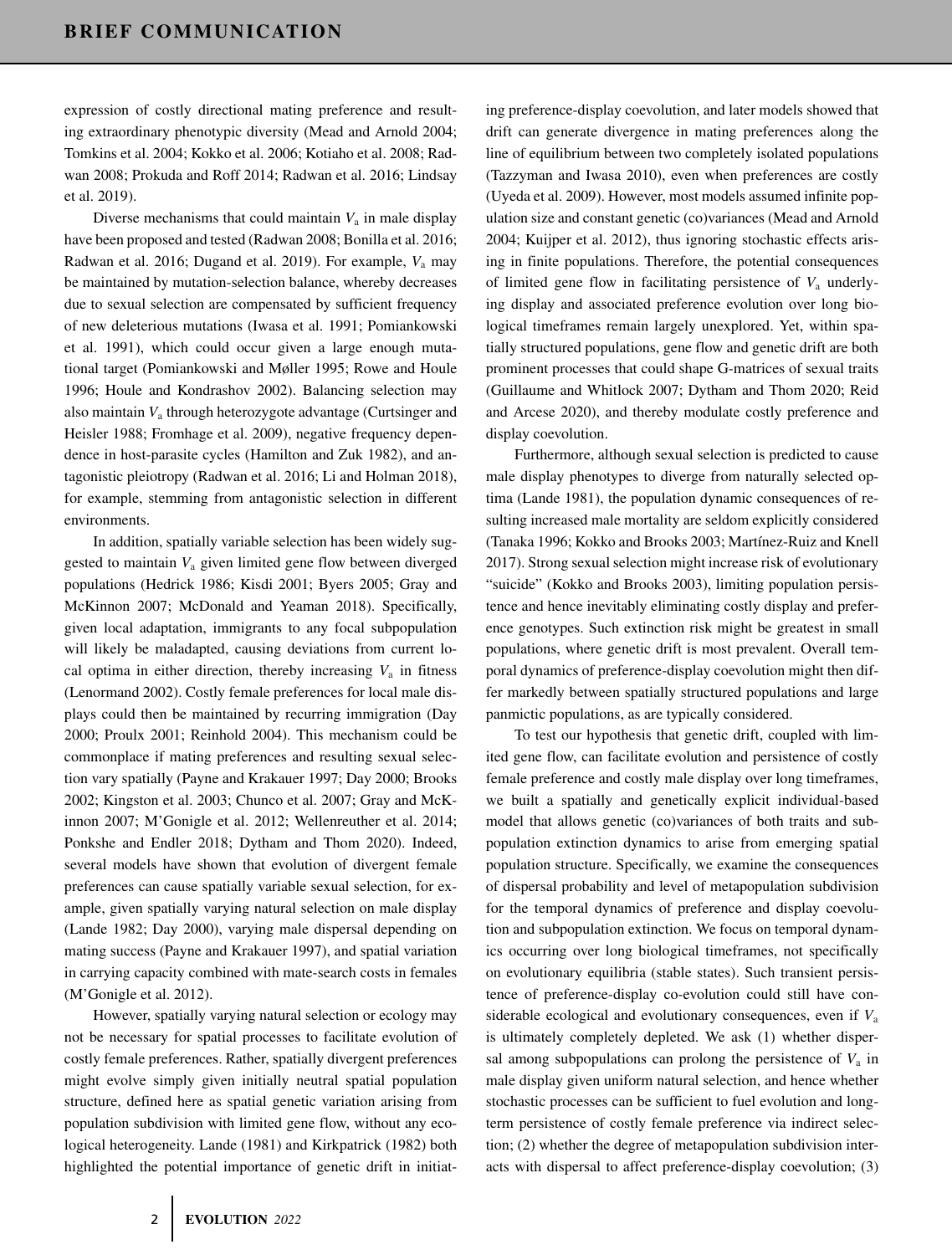whether the degree and temporal trajectory of divergence in sexual traits depend on the level of spatial population structure; and (4) whether increasing spatial population structure elevates the risk of subpopulation extinction due to sexual selection. Consequently, we highlight the roles that initially neutral genetic variation and limited gene flow could play in shaping temporal evolutionary dynamics of sexual selection in spatially structured populations.

# *Methods*

We model a species inhabiting a square spatial grid where each cell contains a subpopulation connected by dispersal. We assume ecologically homogeneous space, where each cell has identical carrying capacity *K*. At each nonoverlapping generation, individuals undergo a lifecycle consisting of mating and reproduction, adult death, offspring viability selection, and density-dependent survival, followed by dispersal. All model variables and parameters are summarized in Table S1.

#### **GENETIC ARCHITECTURE**

We model a diploid additive genetic system with two autosomal traits: female preference (*P*) and male display (*D*). Each individual carries  $L = 10$  diploid, physically unlinked loci underlying each trait (i.e., free recombination), with sex-limited phenotypic expression. Any genetic covariance between female and male traits arises from linkage disequilibrium generated by nonrandom mating. We assume a continuum-of-alleles model (Kimura 1965), with infinite potential alleles at each locus producing continuous distributions of effects. Initial allele values are independently sampled from a normal distribution with mean θ*<sup>z</sup>* (denoting the trait's naturally selected optimum) and variance  $\sigma^2_{\alpha,0}$  for both traits. Each individual's genotypic value (*gP*, *gD*) is the sum of its 2*L* allele values. Phenotypes (*P* and *D*) correspond to the genotypes (i.e., no environmental variance), except we set  $D = 0$ if  $gD < 0$ , meaning that male phenotypic display cannot be negative (e.g., envisaged as male crest or tail length), whereas female preference can take any real number.

### **MATING AND REPRODUCTION**

Starting each generation, each female chooses a mate from all *N*males males present within her subpopulation according to her preference phenotype. Specifically, each male *j* has probability *pj* of mating with female *i*, which depends on the strength of female *i*'s preference  $(P_i)$  and male *j*'s display  $(D_j)$  relative to the displays of all other males in the subpopulation (Lande 1981; Bocedi and Reid 2015):

$$
p_j = \frac{e^{D_j P_i}}{\sum_{z=1}^{N_{\text{males}}} e^{D_z P_i}}.
$$
 (1)

We model a psychophysical preference function where negative and positive values of *P* represent preference for smaller and larger than average displays, respectively (Lande 1981). All females mate once, whereas males can mate multiple times or remain unmated. Each female then produces a number of offspring drawn from a Poisson distribution with mean  $R = 4$ , assuming a 1:1 primary sex ratio. For each locus, each offspring inherits a randomly selected allele from each parent. Each allele has mutation probability of  $\mu = 5 \times 10^{-4}$  per generation. Mutational effects are sampled from a normal distribution with mean  $\mu_m$  and variance  $\sigma^2$ <sub>α</sub> (Table S1).

## **SURVIVAL AND DISPERSAL**

Offspring survival results from consecutive viability selection and density dependence. First, each offspring *i* experiences stabilizing selection around a naturally selected optimum phenotype, with viability *vi* (Lande 1981; Bocedi and Reid 2015):

$$
v_i = e^{\frac{-(z-\theta_z)^2}{2\omega_z^2}}, \tag{2}
$$

where *z* denotes individual *i*'s phenotype (i.e., *P* or *D*),  $\theta$ <sub>z</sub> the trait's naturally selected optimum (constant  $\theta$ <sub>z</sub> = 0 across subpopulations), and  $\omega$ <sub>z</sub> the strength of stabilizing selection (higher values give weaker selection). Any deviation from θ*<sup>z</sup>* due to sexual selection decreases the individual's viability, imposing an absolute cost on preference or display. This may represent an energetic cost of male display (Basolo and Alcaraz 2003) or a "choosiness" cost of female preference (Jennions and Petrie 1997). As we set global optima, stabilizing selection on sexual traits acts similarly in all subpopulations. After viability selection, each offspring survives with density-dependent probability  $(\varsigma)$ :

$$
\varsigma = \min\left(\frac{K}{N_{\text{offs}}}, 1\right),\tag{3}
$$

where  $N_{\text{offs}}$  is the subpopulation total number of offspring. The relative contributions to mortality of selection versus density dependence thus depend on the distance of the subpopulation mean from the trait's naturally selected optimum and the local subpopulation density after selection.

Each offspring that survives viability selection and densitydependent mortality may disperse to a different subpopulation with probability *d*. Distance and direction for each dispersal event are drawn from negative exponential (mean  $= 1$  cell) and uniform real  $(0-2\pi)$  distributions, respectively, applied from a random starting point within the natal cell. If the destination falls outside the grid or within the current cell, distance and direction are resampled. This typically generates relatively short distance dispersal, with infrequent longer distance movements (Bocedi and Reid 2017).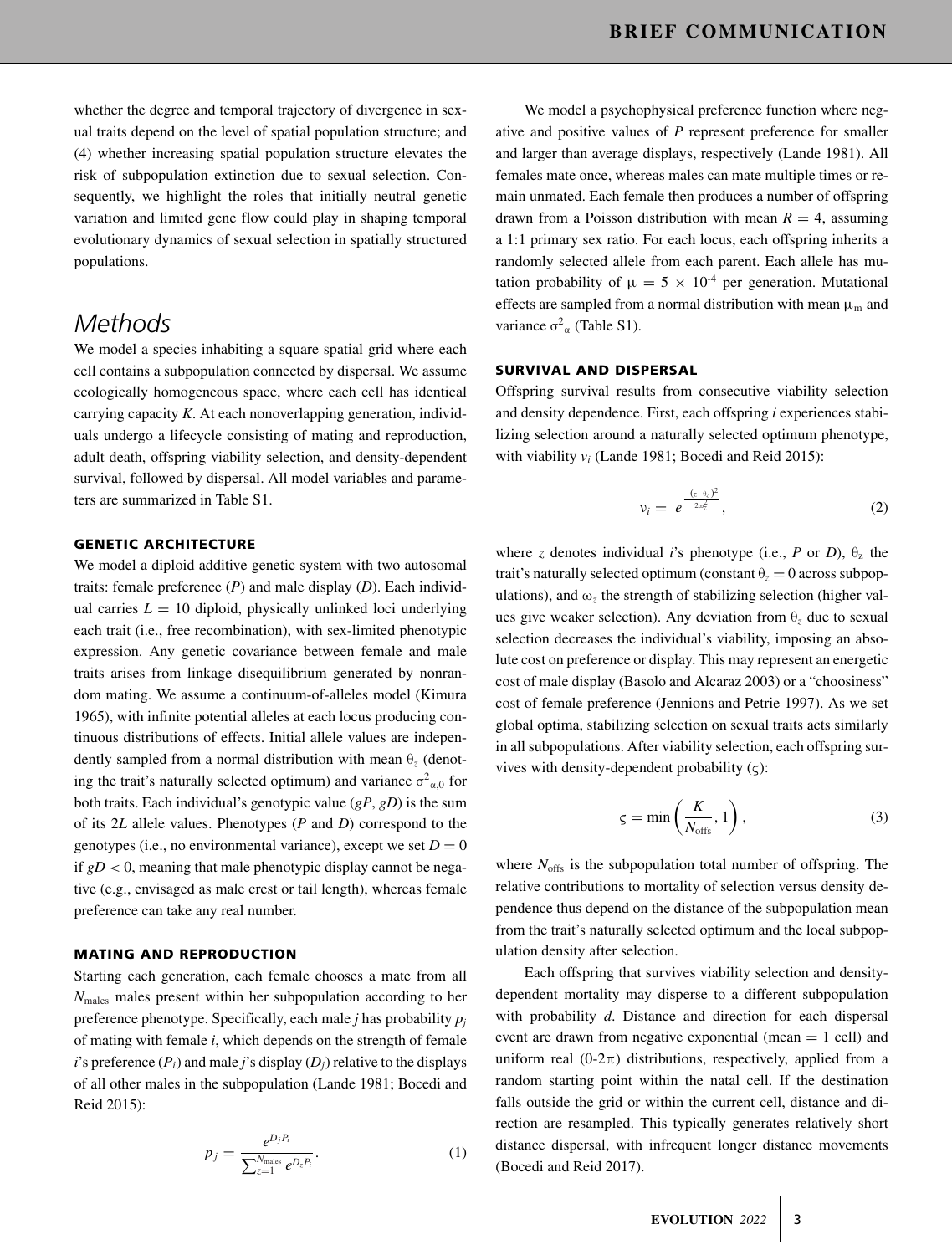#### **SIMULATION EXPERIMENTS**

We investigated effects of spatial population structure on coevolution of female preference and male display in two ways. First, we examined effects of dispersal among subpopulations by varying dispersal probability ( $d = 5 \times 10^{-5}$ ,  $5 \times 10^{-4}$ ,  $5 \times 10^{-3}$ , 0.05) within a metapopulation described by a  $7 \times 7$  cell grid where each cell represents a subpopulation (49 cells, each with  $K = 154$ ). Exploratory simulations showed that  $d > 0.05$  generated dynamics indistinguishable from a single panmictic population. Second, for each value of *d*, we varied the level of population subdivision by changing the square cell grid to accommodate 9, 25, 49, 100, and 144 subpopulations of equal size (*K* = 834, 300, 154, 75, and 52, respectively, to reach an overall metapopulation size close to our panmictic control simulations). To evaluate effects of spatial population structure, we compared all scenarios to a single panmictic control population of 7500 individuals. This size was chosen to minimize effects of genetic drift while retaining reasonable computation time.

We assumed relatively weak stabilizing selection on female preference ( $\omega_p^2 = 100$ ), but strong stabilizing selection on male display ( $\omega_D^2 = 4$ ). Indirect selection favoring female preference evolution implies that mean *P* evolves to higher values than expected under mutation-(natural)selection-drift-migration balance. Accordingly, to distinguish effects of drift and indirect sexual selection, we ran simulations for each scenario of spatial population structure where all females mate randomly (i.e., no preference) but experience the same stabilizing selection on a neutral trait acting as a control phenotype.

We initialized each simulation by sampling individuals' alleles for each trait such that the traits' genotypic distributions had mean equal to zero and variance equal to 0.25. Each simulation was run for 250,000 generations, representing a long biological timeframe, and replicated 50 times. For each subpopulation, we extracted the mean trait genotypic values, genotypic variance, and the genetic correlation between preference and display at regular time intervals. We then calculated the grand mean across subpopulation genotypic means, variance, and genetic correlations for each replicate and time point (hereafter subpopulation grand mean, mean subpopulation *V*a, and genetic correlation). We further report the standard deviation of subpopulation trait means per metapopulation as a measure of subpopulation divergence. At each recorded generation, we also extracted the percentage of subpopulations per metapopulation that were extinct. For all results, we report the median and central 95% interval across replicates. Finally, to reveal underlying mechanisms driving the persistence of costly preference, we quantified the contributions of dispersal and segregation to *V*<sup>a</sup> in display. Quantitative genetic models of the maintenance of costly preference invoke mutation or dispersal that is biased away from the locally preferred male genotypes (Pomiankowski et al. 1991; Day 2000). To test whether dispersal was biased in an analogous way, we quantified the degree of immigrant maladaptation resulting from spatially varying sexual selection (details in Fig. S5).

To test sensitivity to key parameters, we ran additional simulations where the naturally selected optimum of male display  $\theta_D = 10$  (allowing females to prefer either bigger or smaller than optimal displays), with different strengths of stabilizing natural selection on male display ( $\omega_D^2 = 100$ ) or female preference ( $\omega^2$ *P* = 25, 400), lower mutation probability ( $\mu = 5 \times 10^{-6}$ ), or more loci underlying each trait  $(L = 100)$ . We also ran simulations where all allelic values were initialized with zero for both traits to examine whether solely mutational input, alongside drift and spatial dynamics, could initiate preference-display coevolution.

# *Results*

# **LOW DISPERSAL PROBABILITIES PROMOTE EVOLUTION OF COSTLY FEMALE PREFERENCES**

Compared to a single panmictic population, simply restricting dispersal probability *d*, and hence generating neutral spatial population structure, readily led to ongoing evolution of costly female preference and male display over long biological timeframes (Fig. 1). The magnitudes of these effects depended on the value of *d*. Given low values ( $d < 5 \times 10^{-2}$ ), mean subpopulation female preference initially increased away from the naturally selected optimum of no preference (Fig. 1A). This increase in preference was mirrored by increasing male display (Fig. 1B). Exaggeration of both traits proceeded faster given  $d = 5 \times 10^{-3}$ , reaching maximum mean values within the initial 10,000 generations, and occurred more slowly given  $d = 5 \times 10^{-4}$  (Fig. 1A, B). Eventually, after 250,000 generations, costly female preference only persisted at very low dispersal probability ( $d = 5 \times 10^{-4}$ ). Depletion of  $V_a$  in both traits was initially faster given lower  $d$ ; however, the greatest  $V_a$  in display remained given dispersal probability  $d = 5 \times 10^{-4}$  (Fig. 1D).

A positive genetic correlation between preference and display initially arose given  $d > 5 \times 10^{-4}$  and peaked within the first 2000 generations before gradually decreasing to zero (Fig. 1E). However, given  $d = 5 \times 10^{-4}$ , a small positive genetic correlation persisted throughout the simulated period (Fig. 1E). In comparison, in control simulations with random mating, the distributions of genetic correlations were centered at zero, independent of dispersal probability (Fig. S1). Further, the distribution of subpopulation grand mean trait values was centered on the naturally selected optima. The difference between the main and control simulations (i.e., with and without sexual selection) suggests that indirect selection (in addition to drift) shaped preference evolution given preferential mating (Fig. S1).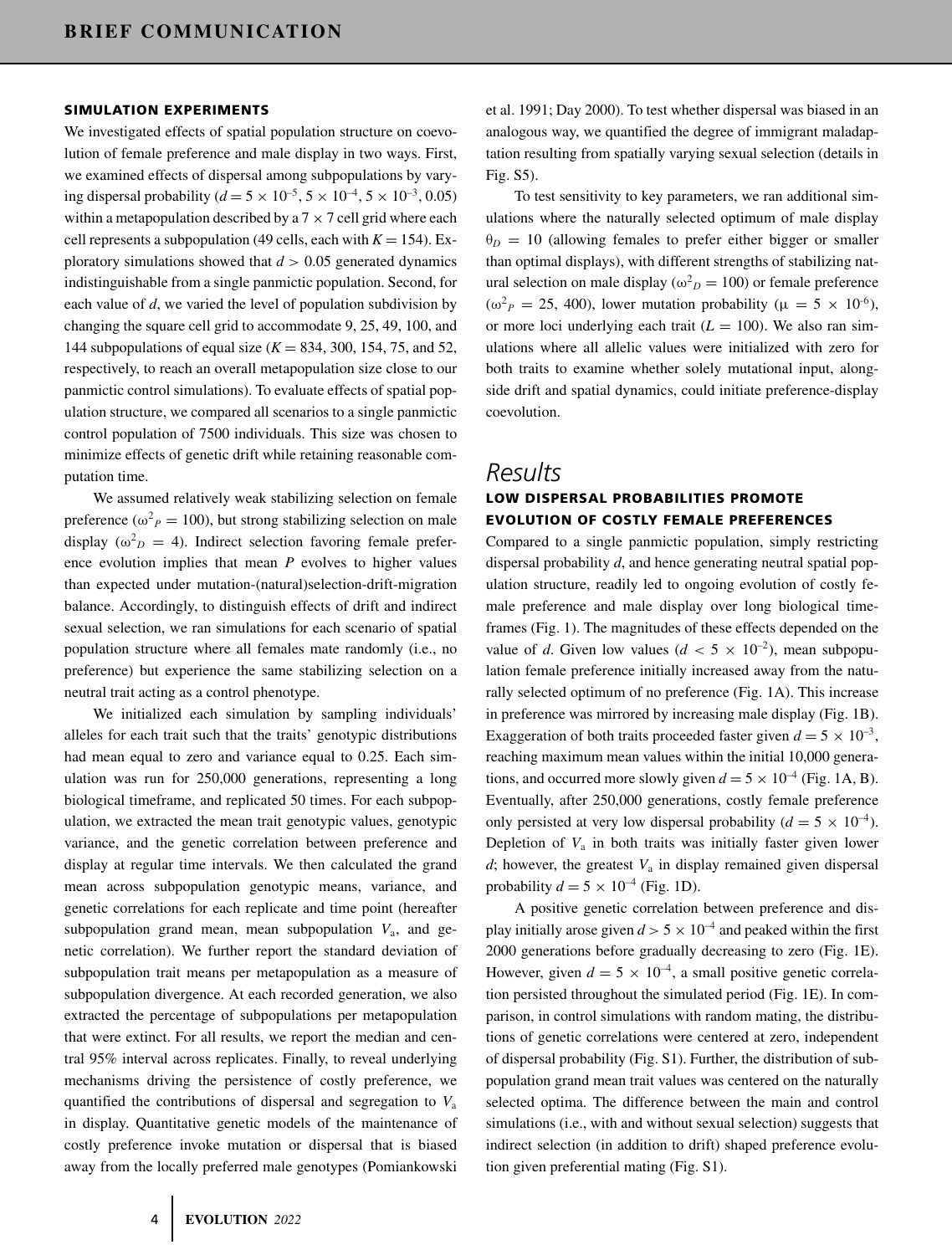

**Figure 1. Coevolution of costly female preference and male display over 250,000 generations in metapopulations comprising 49 subpopulations given different dispersal probabilities (***d***). (A) Subpopulation grand mean preference genotype** *gP***; (B) subpopulation grand mean display genotype** *gD***; (C, D) mean subpopulation additive genetic variance (***V***a) in** *gP* **and** *gD***, where the insets zoom-in on the last 150,000 generations by changing the limits of the** *x***- and** *y***-axis to aid visualization; (F) mean subpopulation genetic correlation of preference and display Cor(***gP***,** *gD***). In all panels, points and solid lines indicate the median across 50 replicate simulations, and bars indicate the central 95% interval across replicates. Data are shown initially at generation 0, 2000, 10,000, and at intervals of 20,000 generations thereafter.** Points are horizontally jittered to improve readability. Other parameters:  $\omega^2{}_{P}=$  100 and  $\omega^2{}_{D}=$  4. Asterisk (\*) indicates long-term transient **dynamics.**

Further analyses showed that dispersal between subpopulations was the largest source of  $V_a$  in male display (Fig. S4). In simulations where costly preference persisted, male immigrants were on average maladapted to the sexually selected environment at their destination.Gene flow was therefore biased away from locally preferred male phenotypes (i.e., "migration bias"; Fig. S5).

Both short- and long-term persistence of female preference and male display, and hence the form of transient dynamics, depended on the strength of selection against preference (Fig. S6). Stronger selection ( $\omega_p^2 = 25$ ) prevented preference evolution irrespective of *d*. Conversely, weaker selection  $(\omega^2 P = 400)$  allowed transient increases in subpopulation grand mean preference even given  $d = 0.05$  (Fig. S6). Under weaker negative natural selection on male display ( $\omega_D^2 = 100$ ), display generally evolved to higher values compared to the main simulations (Fig. S8). Subpopulation grand mean preference and display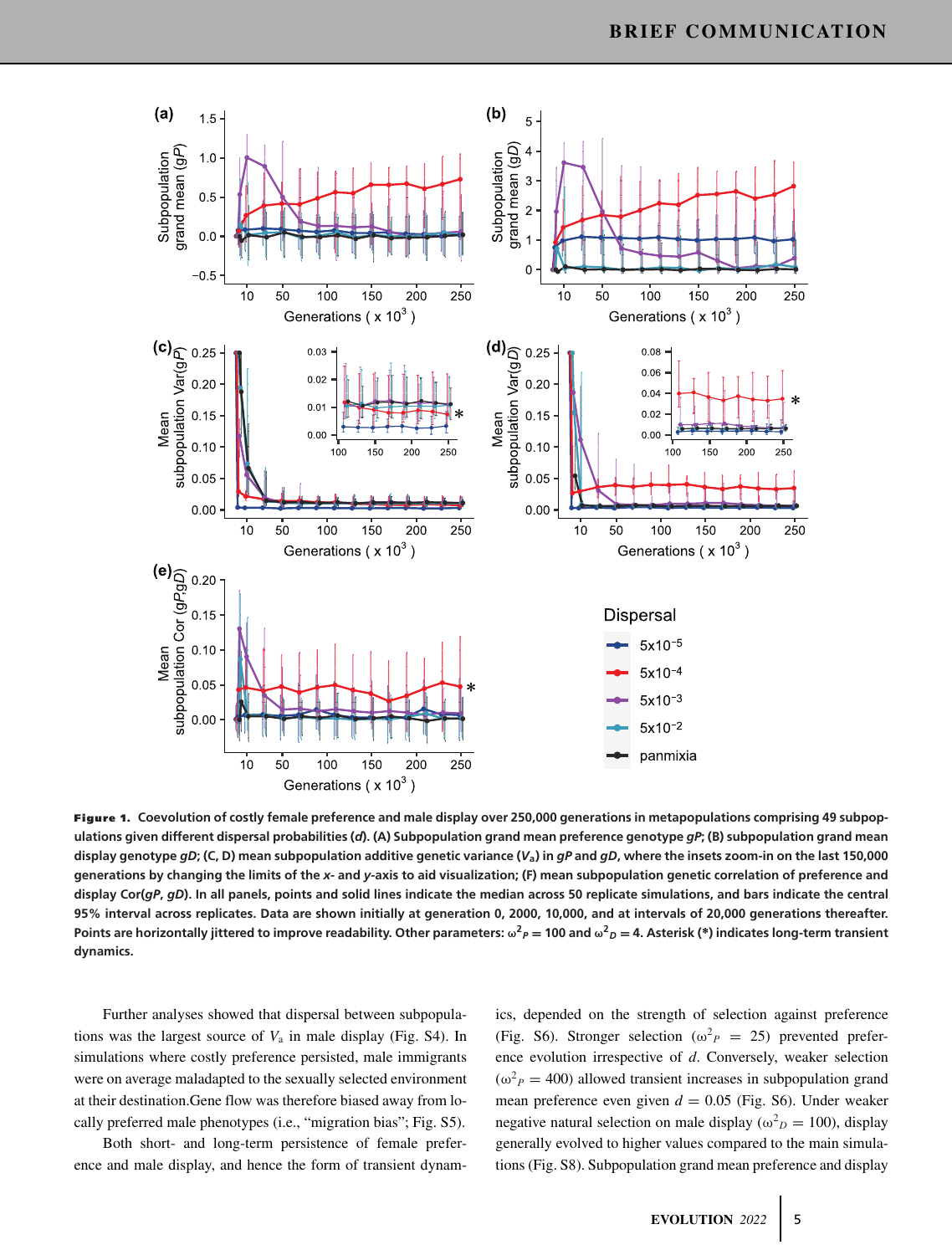showed pronounced fluctuations across generations given  $d < 5 \times 10^{-4}$ , where preferences gradually changed from positive to negative, with corresponding responses in display (Fig. S8). Allowing evolution of either positive or negative male display by setting  $\theta_D = 10$  led to higher  $V_a$  in display at  $d = 5 \times 10^{-4}$ , but preference and display evolution was otherwise equivalent to the main simulations (Fig. S10).

Results remained qualitatively similar given  $L = 100$  loci underlying preference and display (Figs. S12 and S13). Lower mutation rate ( $\mu = 5 \times 10^{-6}$ ) resulted in transient dynamics that were qualitatively similar to the main simulations, but complete depletion of  $V_a$  ultimately occurred within the simulated time period for all values of *d* (Fig. S15). Further, presence or absence of initial standing genetic variation in preference and display did not affect system state after 250,000 generations with  $\mu = 5 \times 10^{-4}$ (Fig. S17). However, with lower mutation rates ( $\mu < 5 \times 10^{-4}$ ), solely mutational input was not sufficient to initiate preferencedisplay coevolution.

# **METAPOPULATION SUBDIVISION AND DISPERSAL INTERACT IN DETERMINING PREFERENCE-DISPLAY COEVOLUTION**

Increasing or decreasing the number of subpopulations (i.e., metapopulation subdivision) altered the evolution and persistence of female preference and male display depending on dispersal probability (Figs. 2A, B and S19-S22). The main effect was increasing long-term subpopulation grand mean preference and display with increasing metapopulation subdivision given  $d = 5 \times 10^{-3}$ . In contrast, trait means decreased given  $d = 5 \times 10^{-4}$ , and even turned negative given  $d = 5 \times 10^{-5}$ (Fig. 2A, B).  $V_a$  in preference generally increased with higher dispersal probability and lower metapopulation subdivision. In contrast,  $V_a$  in display was greatest at  $d = 5 \times 10^{-4}$  and  $5 \times 10^{-3}$ , and given intermediate and high levels of metapopulation subdivision, respectively (Fig. 2C, D). Intermediate dispersal therefore counteracted the otherwise rapid depletion of  $V_a$  in highly structured populations, and increased  $V_a$  in display further compared to the panmictic case by preventing spatial homogenization of female preferences. Under random mating, subpopulation grand trait means remained at their naturally selected optima independently of metapopulation subdivision (Fig. S2). Further, greater  $V_a$  in display remained at  $d = 5 \times 10^{-4}$  and  $5 \times 10^{-3}$  given sexual selection than under random mating (Fig. S2).

## **EFFECT OF SPATIAL POPULATION STRUCTURE ON SUBPOPULATION DIVERGENCE**

The levels of dispersal and metapopulation subdivision influenced the build-up and persistence of divergence in preference and display among subpopulations (Fig. 3). Under intermediate metapopulation subdivision (49 subpopulations), the lowest dispersal probability ( $d = 5 \times 10^{-5}$ ) resulted in high spatial differentiation in mean preference and display phenotypes across 250,000 generations, whereas  $d \geq 5 \times 10^{-4}$  led to short transient differentiation followed by subsequent homogenization. Homogenization occurred faster, and was complete across subpopulations, with higher *d* (Fig. 3A, B) and lower metapopulation subdivision (Fig. S23). However, with  $d = 5 \times 10^{-4}$  and high metapopulation subdivision, homogenization proceeded very slowly, leaving substantial differentiation even after 250,000 generations (Figs. 3C, D and S23). Population differentiation in preference generally increased with increasing subdivision, whereas differentiation in display was highest at intermediate subdivision (Fig. 3C, D). In contrast, simulations with random mating (i.e., no sexual selection) showed less population differentiation, especially in male display (Fig. S3).

Weaker direct selection against male display resulted in higher and fluctuating population differentiation in display given  $d \leq 5 \times 10^{-4}$ , but faster homogenization given  $d > 5 \times 10^{-4}$ (Fig. S9). Setting optimal display phenotype  $\theta_D = 10$  resulted in greater population differentiation in both preference and display, because preference-display coevolution proceeded toward both smaller and larger than optimal display, depending on the subpopulation (Fig. S11). The degree of population differentiation remained similar with  $L = 100$  loci underlying the traits (Fig. S14).

# **INCREASING SPATIAL POPULATION STRUCTURE LEADS TO SUBPOPULATION EXTINCTION VIA SEXUAL SELECTION**

Evolution of mating preference (i.e., sexual selection) led to subpopulation extinction events to degrees that depended on spatial population structure (Fig. 4). With sexual selection, some subpopulation extinction occurred given  $d < 5 \times 10^{-2}$  and metapopulation subdivision  $>25$  subpopulations (Fig. 4). Unsurprisingly, increasing subdivision (i.e., decreasing subpopulation size) generally increased the proportion of subpopulations that went extinct (Fig. 4), occasionally resulting in extinction of entire metapopulations (Fig. S24). In contrast, no extinctions occurred with random mating, indicating that extinctions were driven by sexual selection.

# *Discussion*

Previous stochastic models of coevolving female preference and male display provide important insights into interactions between sexual selection and genetic drift (Uyeda et al. 2009; Tazzyman and Iwasa 2010). These studies demonstrate diversification of mating preferences under drift and examine the consequences for evolution of preferred traits in the absence of gene flow. Here, we extend these concepts to examine the combined effects of genetic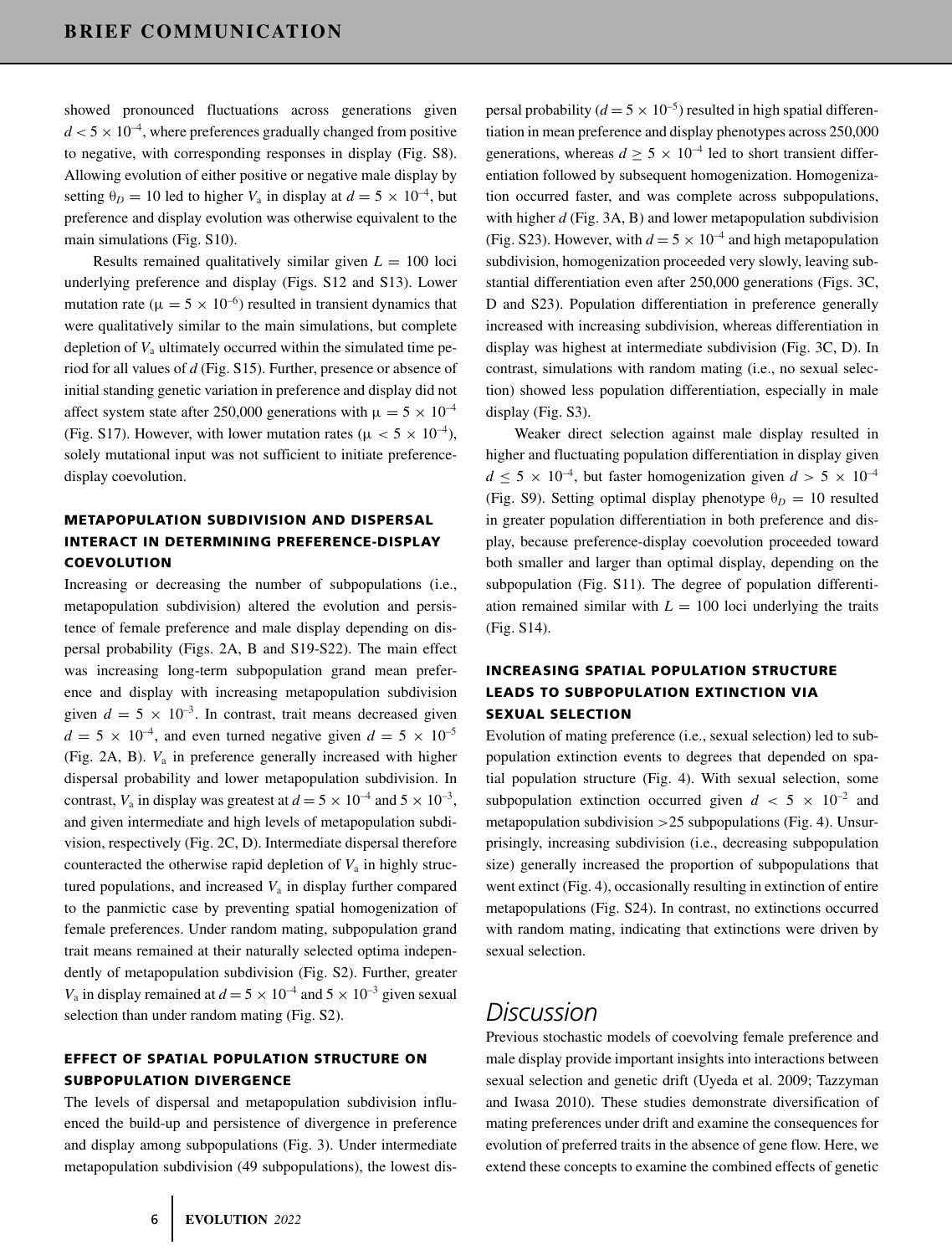

**Figure 2. Effect of metapopulation subdivision (number of subpopulations) on the coevolution of costly female preference and male display, given different dispersal probabilities. (A) Subpopulation grand mean preference genotype** *gP***; (B) subpopulation grand mean display genotype** *gD***; (C, D) mean subpopulation additive genetic variance (***V***a) in** *gP* **and** *gD***. In all panels, points and solid lines indicate the median across 50 replicate simulations at generation 250,000, and bars indicate the central 95% interval across replicates. Points are horizontally jittered to improve readability. Other parameters:**  $\omega^2 P = 100$  **and**  $\omega^2 D = 4$ **.** 

drift and dispersal in shaping preference-display coevolution in a metapopulation context within an ecologically homogeneous environment. As in previous models that did not include dispersal (Uyeda et al. 2009; Tazzyman and Iwasa 2010), the combination of drift and dispersal acting within small subpopulations caused preference to evolve to different points around a line of quasiequilibrium in the preference-display genotypic space (Fig. S26). Low dispersal probabilities among subpopulations together with drift-induced female preference evolution created spatially variable sexual selection. Subsequent immigration of male genotypes that were maladapted to the local sexually selected environment then led to a "migration bias" (Day 2000) that created  $V_a$  in male display. Consequently, females exhibiting mating preference continued to produce more attractive (fitter) sons, thereby fueling persistence of costly female preference across very long biological timeframes. Hence, initially neutral spatial population structure prolonged the persistence of  $V_a$  in male display compared to a panmictic population of identical overall size. However, these long transient dynamics of display and preference occurred only under a narrow range of low dispersal probabilities. Drift-induced evolution of costly female preference and costly male display was notably also associated with increased subpopulation extinction.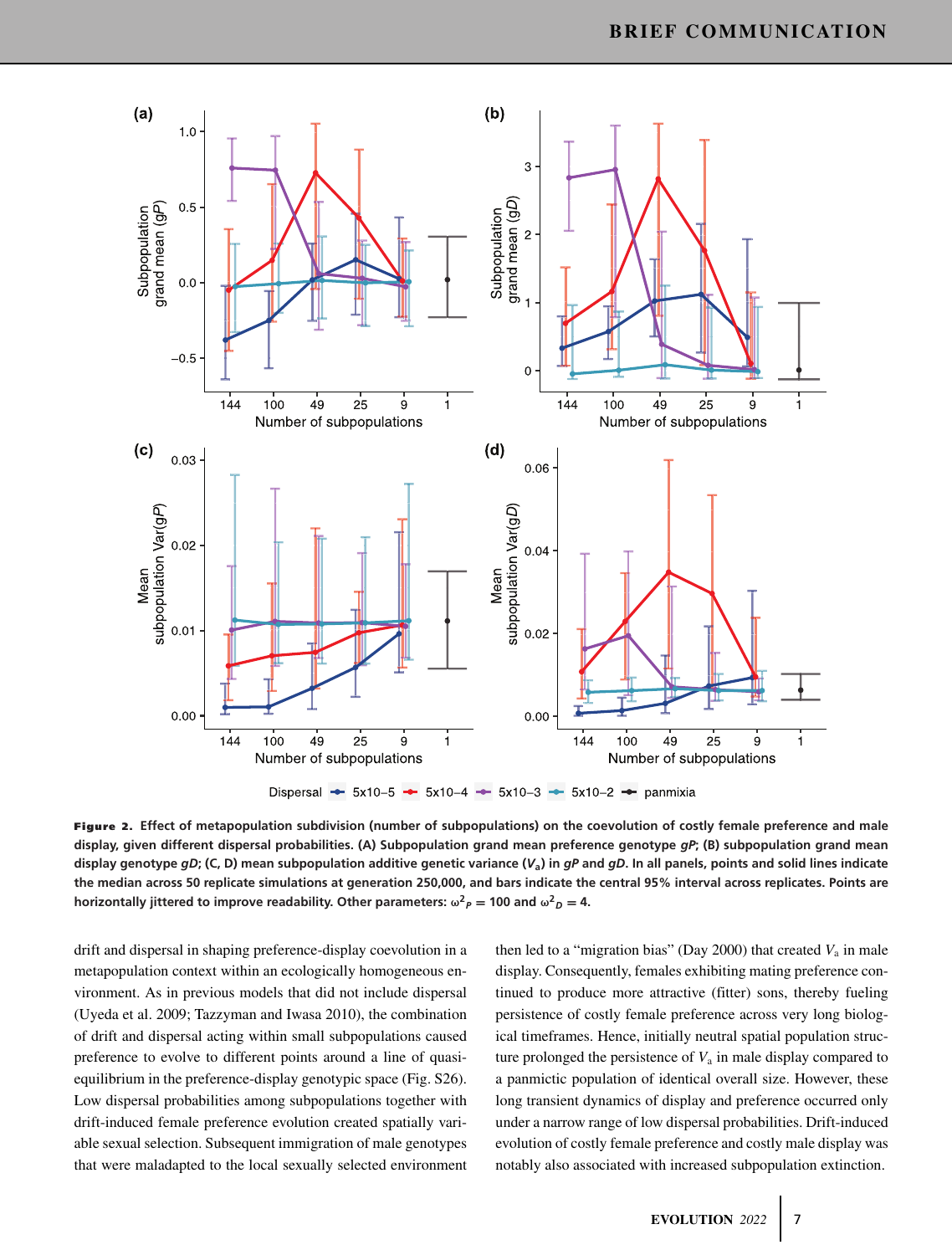

**Figure 3. Population divergence in female preference genotype** *gP* **and male display genotype** *gD* **(A, B) over 250,000 generations and (C, D) at different levels of metapopulation subdivision (number of subpopulations) as a function of dispersal probability. Subpopulation divergence is measured as standard deviation of the subpopulation trait means across a metapopulation. Panels A and B consider metapopulations composed of 49 subpopulations and data are shown initially at generation 0, 2000, 10,000, and at intervals of 20,000 generations thereafter. Panels C and D show results at generation 250,000. In all panels, points and solid lines indicate the median across 50 replicate simulations, and bars indicate the central 95% interval across replicates. Points are horizontally jittered to improve readability.** Other parameters:  $\omega^2 P = 100$  and  $\omega^2 D = 4$ .

Our work further emphasizes the need to consider sexual selection in a spatially explicit ecological context to understand the evolution and persistence of sexual traits (Payne and Krakauer 1997; Day 2000; M'Gonigle et al. 2012). A recent study examined effects of population fragmentation on the diversity of individual identity signals under sexual selection, and found that global signal diversity increased by 10-15% in fragmented versus unfragmented habitat (Dytham and Thom 2020). Our results similarly suggest that fragmentation (here represented by strong

spatial structure) elevates genetic variation in male sexual signals and extensively prolongs the persistence of costly female preference. This raises the interesting empirical question of whether ongoing anthropogenic habitat fragmentation might ultimately elevate evolution and differentiation in species' sexually selected traits. Most empirical evidence of sexual trait differentiation as a consequence of habitat fragmentation relates to alteration of biotic and abiotic environments, such as changes in predation pressures or water turbidity (Giery et al. 2015; Giery and Layman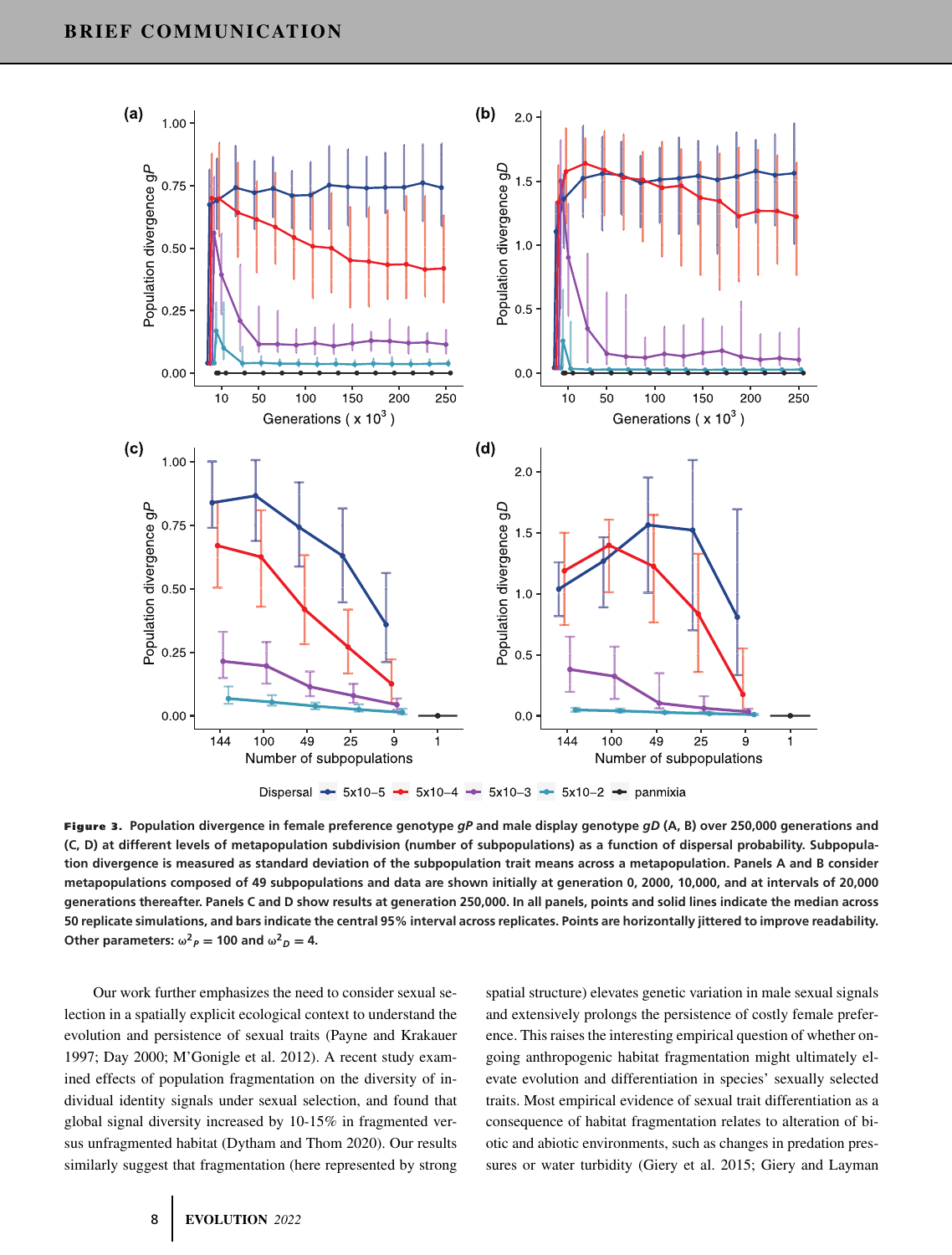

**Figure 4. Proportion of subpopulations that went extinct (left** *<sup>y</sup>***-axis) and male display evolution (right** *<sup>y</sup>***-axis) over 250,000 generations, across different dispersal probabilities and levels of metapopulation subdivision. Colors and solid lines indicate population extinction, whereas dashed lines and gray shading refer to subpopulation grand mean display genotype** *gD***. Lines indicate the median across 50 replicate simulations, and shading indicates the central 95% interval across replicates. Gray panels indicate different simulation scenarios of spatial population structure (***x***-axis: dispersal probabilities;** *y***-axis: metapopulation subdivision).**

2015; Zastavniouk et al. 2017). Yet, population differentiation in mating preferences that is not clearly associated with such environmental changes could indicate that the genetic consequences of habitat fragmentation have fueled preference evolution. Interestingly, increasing habitat fragmentation may increase costs of dispersal (Bonte et al. 2012; Cote et al. 2017), selecting against it and thereby facilitating preference-display coevolutionary dynamics under low dispersal.

In our model, greatest  $V_a$  in male display persisted over long timeframes given low dispersal probabilities ( $d = 5 \times 10^{-4}$  and  $5 \times 10^{-3}$ ). We showed that dispersal between subpopulations is the main cause, with very low contribution from mutation and segregation (Fig. S4). This indicates that prolonged persistence of  $V_a$  is tightly linked to the level of subpopulation differentiation in display. Although high metapopulation subdivision promoted differentiation, such systems require more dispersal to counteract rapid depletion of *V*<sup>a</sup> due to smaller subpopulations size. Ultimately, because our model allowed the source of spatial variation in sexual selection (i.e., female preference) to evolve, homogenization of female preference with increasing dispersal generally caused depletion of *V*<sup>a</sup> in display.

Our results generally concur with recent findings that Fisherian sexual selection alone cannot maintain population divergence given substantial gene flow (Servedio and Bürger 2014, 2015). Servedio and Bürger (2014) examined divergence in a preference and a male display trait in a two-locus haploid model, and found that increasing sexual selection inhibited differentiation between populations connected by gene flow due to limited divergence in preference. When female preference could evolve, weaker preference alleles successfully invaded until preference disappeared. However, at low dispersal, our analysis of quantitative variation underlying preference and display showed that gene flow played a crucial role in generating a positive genetic correlation across initial generations, and divergence in sexual traits often persisted for substantial periods of time in structured populations. Similarly, M'Gonigle et al. (2012) showed how variation in local carrying capacity combined with matesearch-dependent costs to females can facilitate prolonged persistence of ecologically equivalent mating types. In our model, similar persistence of variation in preference and display emerged with neither variation in local carrying capacity nor mate-search costs.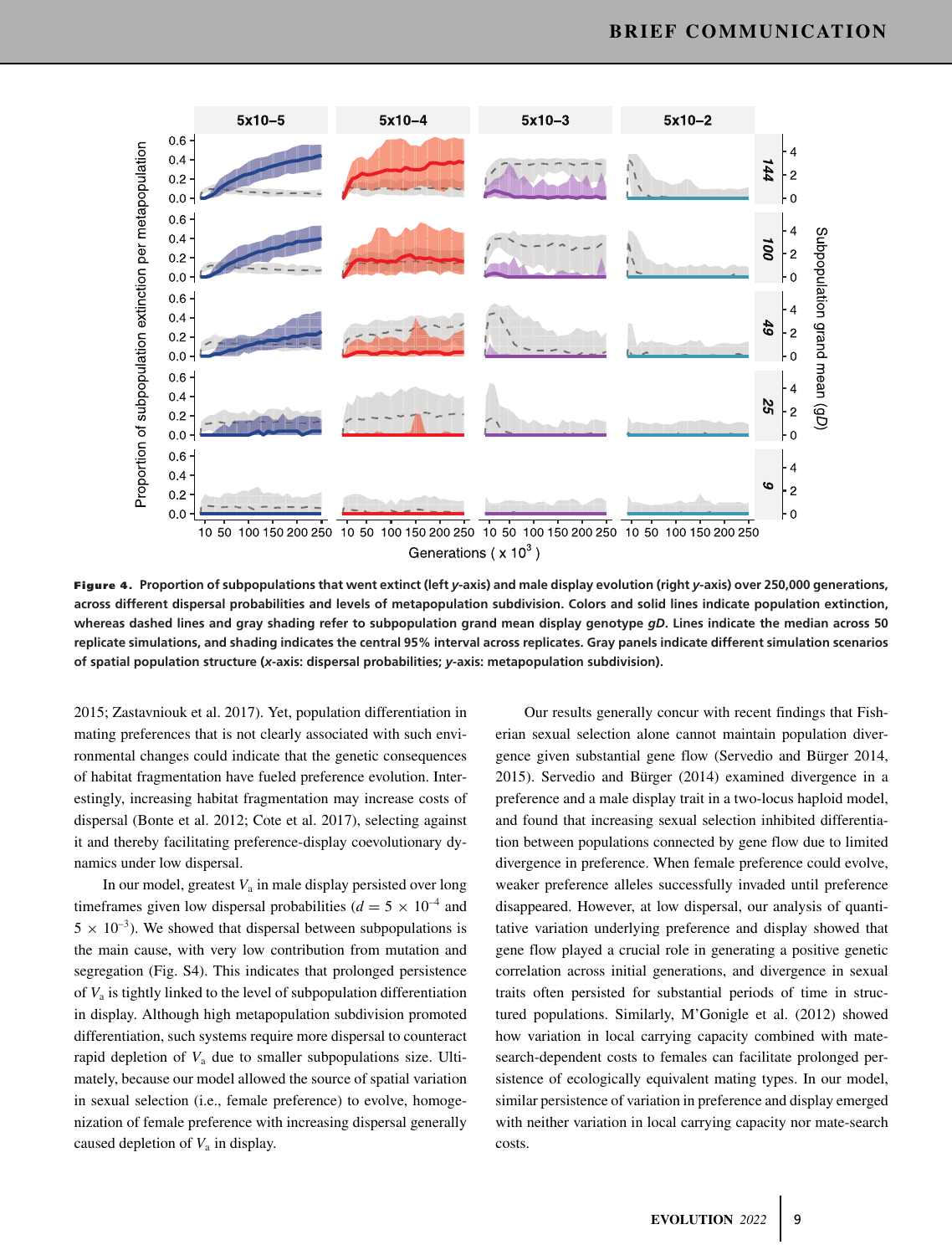Drift-induced evolution of female preference has been shown to increase differentiation between populations (Uyeda et al. 2009; Tazzyman and Iwasa 2010) and is expected to help initiate Fisherian preference-display coevolution (Lande 1981). However, genetic drift is higher in small populations, which also have higher extinction risk. Our simulations highlight this balance for small and fragmented populations: genetic drift and little dispersal promote evolution of female preference for costly male display, but such populations are also prone to extinction, likely because of increased mortality due to expression of costly male traits (Kokko and Brooks 2003; Martínez-Ruiz and Knell 2017). Further, under some scenarios, specifically with weak stabilizing natural selection on preference and/or display, subpopulation extinctions can lead to rapid shifts in the metapopulation trait means that somewhat resemble previously described cycles of preference-display coevolution (Iwasa and Pomiankowski 1995; Kuijper et al. 2012). In our case, trait changes are apparently driven by the combination of weak stabilizing selection leading to runaway coevolution of the sexual traits, and associated extinction-recolonization dynamics (cf. Figs. S8 and S25). Interestingly, some degree of population extinction may contribute positively to the persistence of costly preference because almost extinct populations will generate fewer migrants, contributing to biased dispersal toward individuals with lower display values than the metapopulation average (Fig. S27). This raises interesting questions regarding potential interactions between metapopulation dynamics and maintenance of  $V_a$  for sexual traits, which remain to be explored.

The observed local extinction dynamics presumably depend on assumptions regarding the strength and form of natural selection on display. We modeled strong enough natural selection to outweigh genetic drift even in highly structured populations, thereby highlighting evolution of costly display in response to sexual selection. We assumed natural selection to be relative to a global phenotypic optimum, independently from local male display genotypes and density (Reznick 2016; De Lisle and Svensson 2017). Alternative modes of selection would likely alter outcomes. For example, frequency-dependent, or soft rather than hard, natural selection may reduce the costs of display locally, reducing male mortality and allowing subpopulations to diverge further compared to a global phenotypic optimum, potentially increasing persistence of  $V_a$  and of entire (meta)populations. Conversely, higher population differentiation might increase the costs of display disproportionally for immigrant males if selection acts relative to the local mean phenotype, potentially limiting the persistence of  $V_a$  by reducing gene flow between subpopulations (Gosden et al. 2015). Although our assumption about the form and strength of natural selection may particularly promote male mortality, this effect is likely counteracted by our assumption that all local females could reproduce with a single surviving male.

Allee effects arising from limited mate availability may otherwise be expected to further increase population extinction risk (Shaw and Kokko 2014). Future studies could investigate different forms of natural selection on display and link costs of female preferences, in terms of missed reproduction opportunities, to local male density. Similarly, alternative assumptions regarding individual dispersal provide avenues for future investigations. Dispersal decisions and costs are complex, and often depend on individual phenotype and/or local competition (Bowler and Benton 2005). Introducing such complexity could cause a migration bias, for example, when males with larger displays pay proportionally higher costs of dispersing.

Overall, our model demonstrates that purely spatial population structure, arising from population subdivision and restricted ranges of limited dispersal, can fuel costly preferencedisplay evolution and allow  $V_a$  in display to persist over long biological timescales without invoking spatially variable natural selection on display or unrealistically high mutation rates. Yet, we show that populations with extreme preference-display genotypes experience evolutionary suicide, driving long-term extinction-recolonization dynamics. These analyses should inspire future investigations of preference-display coevolutionary dynamics across more complex spatial and fitness landscapes.

#### **ACKNOWLEDGMENTS**

We thank B. Willink Castro and W. R. Tschol for their helpful insights throughout the project. MT and GB were funded by the Royal Society through GB's University Research Fellowship (UF160614) and Research Fellows Enhancement Award (RGF\EA\180184). JMR was supported by Research Council of Norway (SFF-III, project 223257) and NTNU. Computer simulations were performed using the Maxwell Computing Cluster at the University of Aberdeen.

#### **AUTHOR CONTRIBUTIONS**

MT, JR, and GB conceived and designed the study. MT and GB designed and analyzed the model. MT wrote the first draft of the manuscript and all authors contributed substantially to revisions.

#### **CONFLICT OF INTEREST**

The authors declare no conflict of interest.

#### **DATA ARCHIVING**

Source code has been deposited on [https://doi.org/10.5281/zenodo.](https://doi.org/10.5281/zenodo.5781486) [5781486.](https://doi.org/10.5281/zenodo.5781486)

#### **LITERATURE CITED**

- Andersson, M. B. 1994. Sexual selection. Princeton Univ. Press, Princeton, NJ.
- Basolo, A. L., and G. Alcaraz. 2003. The turn of the sword: length increases male swimming costs in swordtails. Proc. R. Soc. B Biol. Sci. 270:1631–1636.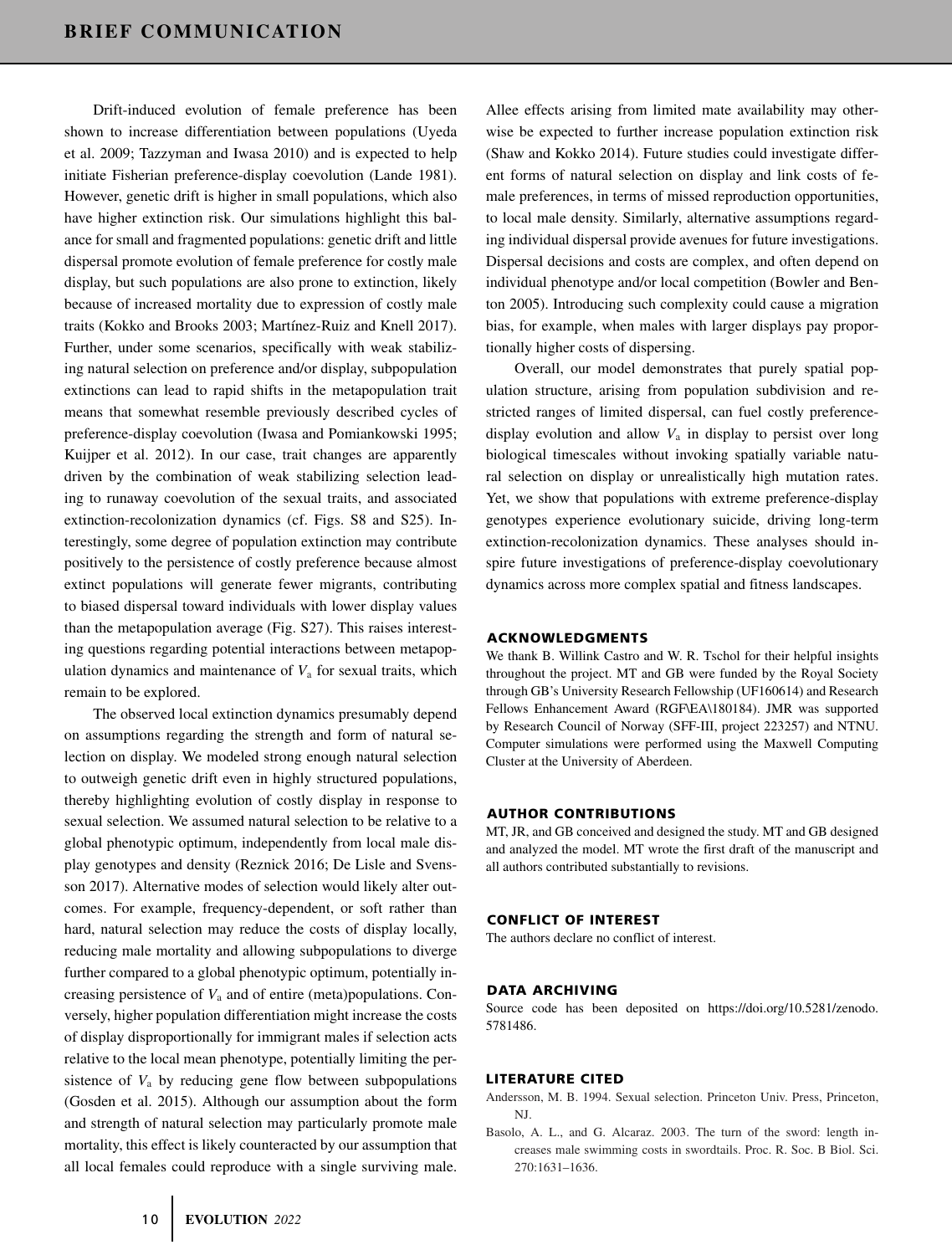- Bocedi, G., and J. M. Reid. 2015. Evolution of female multiple mating: a quantitative model of the "sexually selected sperm" hypothesis. Evolution 69:39–58.
- ———. 2017. Feed-backs among inbreeding, inbreeding depression in sperm traits, and sperm competition can drive evolution of costly polyandry. Evolution 71:2786–2802.
- Bonilla, M. M., J. A. Zeh, and D. W. Zeh. 2016. An epigenetic resolution of the lek paradox. Bioessays 38:355–366.
- Bonte, D., H. van Dyck, J. M. Bullock, A. Coulon, M. Delgado, M. Gibbs, V. Lehouck, E. Matthysen, K. Mustin, M. Saastamoinen, et al. 2012. Costs of dispersal. Biol. Rev. Camb. Philos. Soc. 87:290–312.
- Borgia, G. 1979. Sexual selection and the evolution of mating systems. Pp. 19–80 *in* M. S. Blum and N. A. Blum, eds. Sexual selection and reproductive competition in insects. Academic Press, New York.
- Bowler, D. E., and T. G. Benton. 2005. Causes and consequences of animal dispersal strategies: relating individual behaviour to spatial dynamics. Biol. Rev. 80:205–225.
- Brooks, R. 2002. Variation in female mate choice within guppy populations: population divergence, multiple ornaments and the maintenance of polymorphism. Genetica 116:343–358.
- Byers, D. L. 2005. Evolution in heterogeneous environments and the potential of maintenance of genetic variation in traits of adaptive significance. Pp. 107–124 *in* R. Mauricio, ed. Genetics of adaptation. Georgia genetics review III. Springer-Verlag, Berlin/Heidelberg.
- Chunco, A. J., J. S. McKinnon, and M. R. Servedio. 2007. Microhabitat variation and sexual selection can maintain male color polymorphisms. Evolution 61:2504–2515.
- Cote, J., E. Bestion, S. Jacob, J. Travis, D. Legrand, and M. Baguette. 2017. Evolution of dispersal strategies and dispersal syndromes in fragmented landscapes. Ecography 40:56–73.
- Curtsinger, J. W., and I. L. Heisler. 1988. A diploid "sexy son" model. Am. Nat. 132:437–453.
- Darwin, C. 1871. The descent of man and selection in relation to sex. John Murray, Lond.
- Day, T. 2000. Sexual selection and the evolution of costly female preferences: spatial effects. Evolution 54:715–730.
- De Lisle, S. P., and E. I. Svensson. 2017. On the standardization of fitness and traits in comparative studies of phenotypic selection. Evolution 71:2313–2326.
- Dugand, R. J., J. L. Tomkins, and W. J. Kennington. 2019. Molecular evidence supports a genic capture resolution of the lek paradox. Nat. Commun. 10:1359.
- Dytham, C., and M. D. F. Thom. 2020. Population fragmentation drives up genetic diversity in signals of individual identity. Oikos 129:526–532.
- Fisher, R. A. 1915. The evolution of sexual preference. Eugen. Rev. 7:184– 192.
- -. 1930. The genetical theory of natural selection. Clarendon Press, Oxford, U.K.
- Friberg, U., and G. Arnqvist. 2003. Fitness effects of female mate choice: preferred males are detrimental for *Drosophila melanogaster* females. J. Evol. Biol. 16:797–811.
- Fromhage, L., H. Kokko, and J. M. Reid. 2009. Evolution of mate choice for genome-wide heterozygosity. Evolution 63:684–694.
- Giery, S. T., and C. A. Layman. 2015. Interpopulation variation in a condition-dependent signal: predation regime affects signal intensity and reliability. Am. Nat. 186:187–195.
- Giery, S. T., C. A. Layman, and R. B. Langerhans. 2015. Anthropogenic ecosystem fragmentation drives shared and unique patterns of sexual signal divergence among three species of Bahamian mosquitofish. Evol. Appl. 8:679–691.
- Gosden, T. P., J. T. Waller, and E. I. Svensson. 2015. Asymmetric isolating barriers between different microclimatic environments caused by low immigrant survival. Proc. R. Soc. B Biol. Sci. 282:20142459.
- Gray, S. M., and J. S. McKinnon. 2007. Linking color polymorphism maintenance and speciation. Trends Ecol. Evol. 22:71–79.
- Guillaume, F., and M. C. Whitlock. 2007. Effects of migration on the genetic covariance matrix. Evolution 61:2398–2409.
- Hamilton, W. D., and M. Zuk. 1982. Heritable true fitness and bright birds: a role for parasites? Science 218:384–387.
- Hedrick, P. W. 1986. Genetic polymorphism in heterogenous environments: a decade later. Annu. Rev. Ecol. Evol. Syst. 17:535–566.
- Henshaw, J. M., and A. G. Jones. 2020. Fisher's lost model of runaway sexual selection. Evolution 74:487–494.
- Houle, D., and A. S. Kondrashov. 2002. Coevolution of costly mate choice and condition-dependent display of good genes. Proc. R. Soc. B Biol. Sci. 269:97–104.
- Iwasa, Y., and A. Pomiankowski. 1995. Continual change in mate preferences. Nature 377:420–422.
- Iwasa, Y., A. Pomiankowski, and S. Nee. 1991. The evolution of costly mate preferences II. The "Handicap" principle. Evolution 45:1431–1442.
- Jennions, M. D., and M. Petrie. 1997. Variation in mate choice and mating preferences: a review of causes and consequences. Biol. Rev. Camb. Philos. Soc. 72:283–327.
- Kimura, M. 1965. A stochastic model concerning the maintenance of genetic variability in quantitative characters. Proc. Natl. Acad. Sci. USA 54:731–736.
- Kingston, J. J., G. G. Rosenthal, and M. J. Ryan. 2003. The role of sexual selection in maintaining a colour polymorphism in the pygmy swordtail, Xiphophorus pygmaeus. Anim. Behav. 65:735–743.
- Kirkpatrick, M. 1982. Sexual selection and the evolution of female choice. Evolution 36:1–12.
- Kirkpatrick, M., and M. J. Ryan. 1991. The evolution of mating preferences and the paradox of the lek. Nature 350:33–38.
- Kisdi, E. 2001. Long-term adaptive diversity in Levene-type models. Evol. Ecol. Res. 3:721–727.
- Kokko, H., and R. Brooks. 2003. Sexy to die for? Sexual selection and the risk of extinction. Ann. Zool. Fenn. 40:207–219.
- Kokko, H., R. Brooks, J. M. McNamara, and A. I. Houston. 2002. The sexual selection continuum. Proc. R. Soc. B Biol. Sci. 269:1331–1340.
- Kokko, H., M. D. Jennions, and R. Brooks. 2006. Unifying and testing models of sexual selection. Annu. Rev. Ecol. Evol. Syst. 37:43–66.
- Kotiaho, J. S., N. R. LeBas, M. Puurtinen, and J. L. Tomkins. 2008. On the resolution of the lek paradox. Trends Ecol. Evol. 23:1–3.
- Kuijper, B., I. Pen, and F. J. Weissing. 2012. A guide to sexual selection theory. Annu. Rev. Ecol. Evol. Syst. 43:287–311.
- Lande, R. 1981. Models of speciation by sexual selection on polygenic traits. Proc. Natl. Acad. Sci. USA 78:3721–3725.
- -. 1982. Rapid origin of sexual isolation and character divergence in a cline. Evolution 36:213–223.
- Lenormand, T. 2002. Gene flow and the limits to natural selection. Trends Ecol. Evol. 17:183–189.
- Li, X.-Y., and L. Holman. 2018. Evolution of female choice under intralocus sexual conflict and genotype-by-environment interactions. Philos. Trans. R. Soc. Lond. B Biol. Sci. 373:20170425.
- Lindsay, W. R., S. Andersson, B. Bererhi, J. Höglund, A. Johnsen, C. Kvarnemo, E. H. Leder, J. T. Lifjeld, C. E. Ninnes, M. Olsson, et al. 2019. Endless forms of sexual selection. PeerJ 7:e7988.
- Martínez-Ruiz, C., and R. J. Knell. 2017. Sexual selection can both increase and decrease extinction probability: reconciling demographic and evolutionary factors. J. Anim. Ecol. 86:117–127.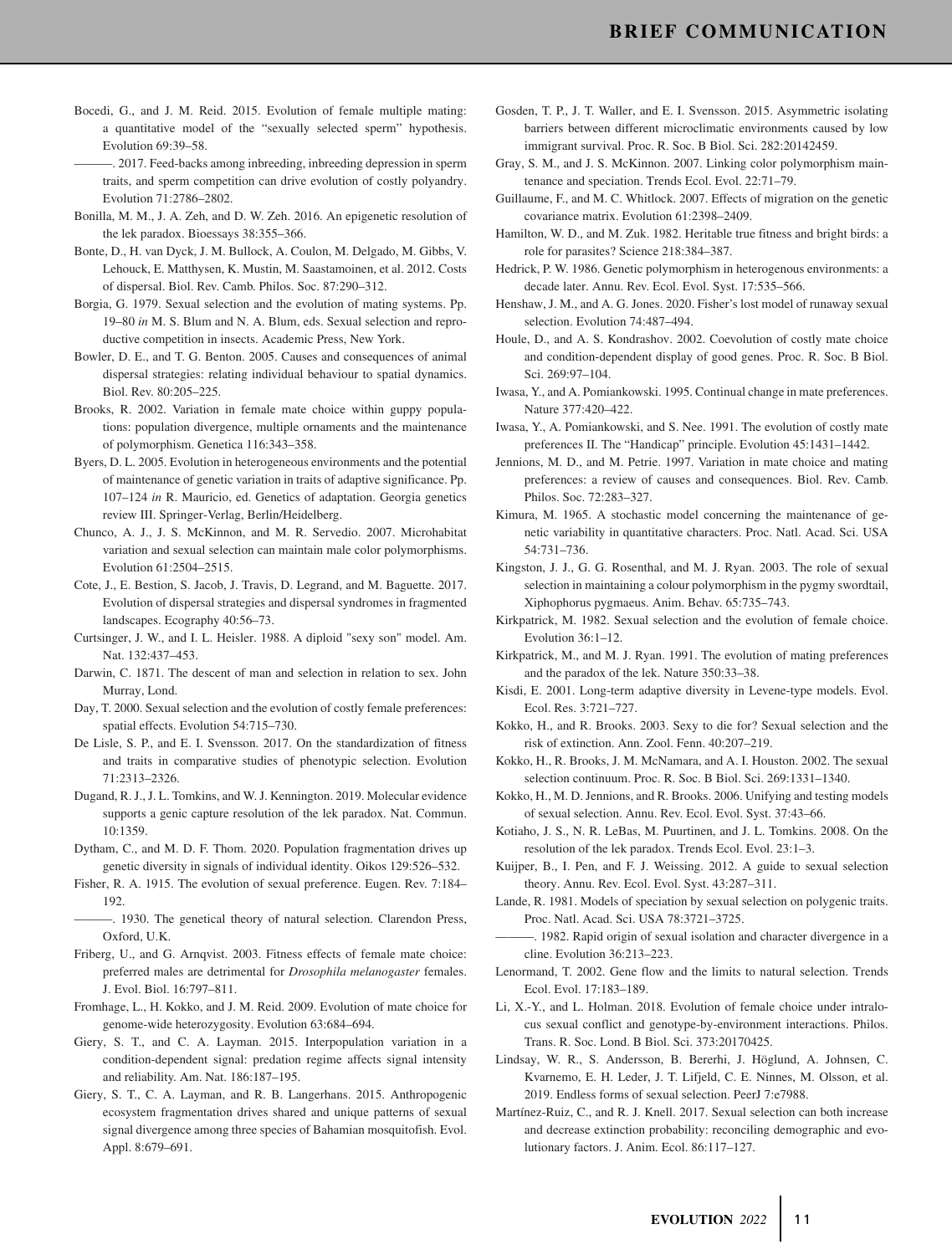- McDonald, T. K., and S. Yeaman. 2018. Effect of migration and environmental heterogeneity on the maintenance of quantitative genetic variation: a simulation study. J. Evol. Biol. 31:1386–1399.
- Mead, L. S., and S. J. Arnold. 2004. Quantitative genetic models of sexual selection. Trends Ecol. Evol. 19:264–271.
- M'Gonigle, L. K., R. Mazzucco, S. P. Otto, and U. Dieckmann. 2012. Sexual selection enables long-term coexistence despite ecological equivalence. Nature 484:506–509.
- Payne, R. J. H., and D. C. Krakauer. 1997. Sexual selection, space, and speciation. Evolution 51:1–9.
- Pomiankowski, A. 1987. The costs of choice in sexual selection. J. Theor. Biol. 128:195–218.
- Pomiankowski, A., and A. P. Møller. 1995. A resolution of the lek paradox. Proc. R. Soc. B Biol. Sci. 260:21–29.
- Pomiankowski, A., Y. Iwasa, and S. Nee. 1991. The evolution of costly mate preferences I. Fisher and biased mutation. Evolution 45:1422–1430.
- Ponkshe, A., and J. A. Endler. 2018. Effects of female preference intensity on the permissiveness of sexual trait polymorphisms. Ecol. Evol. 8:4518– 4524.
- Prokuda, A. Y., and D. A. Roff. 2014. The quantitative genetics of sexually selected traits, preferred traits and preference: a review and analysis of the data. J. Evol. Biol. 27:2283–2296.
- Proulx, S. R. 2001. Female choice via indicator traits easily evolves in the face of recombination and migration. Evolution 55:2401–24011.
- Radwan, J. 2008. Maintenance of genetic variation in sexual ornaments: a review of the mechanisms. Genetica 134:113–127.
- Radwan, J., L. Engqvist, and K. Reinhold. 2016. A paradox of genetic variance in epigamic traits: beyond "good genes" view of sexual selection. Evol. Biol. 43:267–275.
- Reid, J. M., and P. Arcese. 2020. Recent immigrants alter the quantitative genetic architecture of paternity in song sparrows. Evol. Lett. 4:124– 136.
- Reinhold, K. 2004. Modeling a version of the good-genes hypothesis: female choice of locally adapted males. Org. Divers. Evol. 4:157–163.
- Reznick, D. 2016. Hard and soft selection revisited: how evolution by natural selection works in the real world. J. Hered. 107:3–14.
- Rowe, L., and D. Houle. 1996. The lek paradox and the capture of genetic variance by condition dependent traits. Proc. R. Soc. B Biol. Sci. 263:1415–1421.
- Servedio, M. R., and R. Bürger. 2014. The counterintuitive role of sexual selection in species maintenance and speciation. Proc. Natl. Acad. Sci. USA 111:8113–8118.
- -. 2015. The effects of sexual selection on trait divergence in a peripheral population with gene flow. Evolution 69:2648–2661.
- Shaw, A. K., and H. Kokko. 2014. Mate finding, Allee effects and selection for sex-biased dispersal. J. Anim. Ecol. 83:1256–1267.
- Tanaka, Y. 1996. Sexual selection enhances population extinction in a changing environment. J. Theor. Biol. 180:197–206.
- Tazzyman, S. J., and Y. Iwasa. 2010. Sexual selection can increase the effect of random genetic drift—a quantitative genetic model of polymorphism in *Oophaga pumilio*, the strawberry poison-dart frog. Evolution 64:1719–1728.
- Tomkins, J. L., J. Radwan, J. S. Kotiaho, and T. Tregenza. 2004. Genic capture and resolving the lek paradox. Trends Ecol. Evol. 19:323–328.
- Uyeda, J. C., S. J. Arnold, P. A. Hohenlohe, and L. S. Mead. 2009. Drift promotes speciation by sexual selection. Evolution 63:583–594.
- Wellenreuther, M., E. I. Svensson, and B. Hansson. 2014. Sexual selection and genetic colour polymorphisms in animals. Mol. Ecol. 23:5398– 5414.
- Wiens, J. J., and E. Tuschhoff. 2020. Songs versus colours versus horns: what explains the diversity of sexually selected traits? Biol. Rev. Camb. Philos. Soc. 95:847–864.
- Wong, B. B. M., and U. Candolin. 2005. How is female mate choice affected by male competition? Biol. Rev. Camb. Philos. Soc. 80:559–571.
- Zastavniouk, C., L. K. Weir, and D. J. Fraser. 2017. The evolutionary consequences of habitat fragmentation: body morphology and coloration differentiation among brook trout populations of varying size. Ecol. Evol. 7:6850–6862.

## Associate Editor: M. Dean Handling Editor: A. McAdam

# *Supporting Information*

Additional supporting information may be found online in the Supporting Information section at the end of the article.

**Table S1**. Summary of variables and parameter values used in models of coevolution of preference (P) and display (D).

**Figure S1**. Coevolution of female control trait (FC, random mating) and male display in metapopulations composed of 49 subpopulations under varying levels of dispersal probability over 250,000 generations.

**Figure S2**. Effect of metapopulation subdivision (number of subpopulations) on the coevolution of a female control trait and male display, given different dispersal probabilities.

**Figure S3**. Population divergence in female control trait genotype *gFC* and male display genotype *gD* (A-B) over 250,000 generations and (C-D) with different levels of metapopulation subdivision (number of subpopulations) as a function of dispersal probability at generation 250,000.

**Figure S4**. Contribution of dispersal variance (A) and segregating variance (B) to the total additive genetic variance in male display.

**Figure S5**. Two measures of immigrant maladaptation to the sexually selected environment in metapopulation composed of 49 subpopulations.

**Figure S6**. Effect of the strength of stabilising natural selection on female preference ( $\omega_P^2 = 400$ , 25; weak and strong respectively) on the coevolution of costly female preference and male display under varying levels of dispersal.

**Figure S7**. Effect of the strength of stabilising natural selection on female preference ( $\omega^2$ <sub>P</sub> = 400, 25; weak and strong respectively) on population divergence in female preference under varying levels of dispersal.

**Figure S8**. Effect of weaker stabilising natural selection on male display ( $\omega^2$ <sub>D</sub> = 100) for coevolution of costly female preference and male display under varying levels of dispersal.

**Figure S9**. Population divergence in female preference genotype *gP* and male display genotype *gD* when stabilising natural selection on male display is relaxed ( $\omega_{\text{D}}^2 = 100$ ) in metapopulations composed of 49 subpopulations over 250,000 generations.